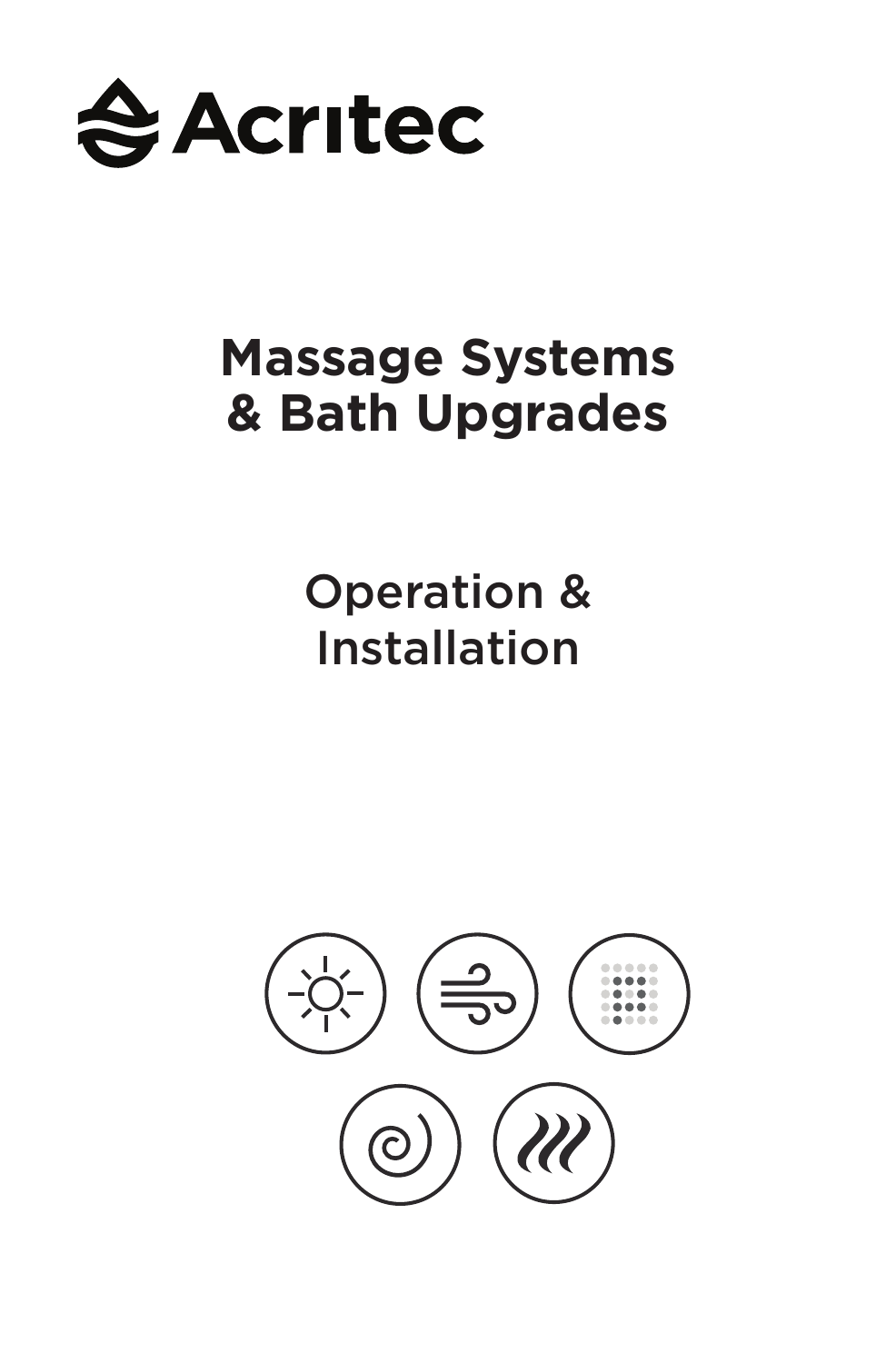# **Table of Contents**

| J - Hydromassage + Chromotherapy + ComfortWarm™ (2 panels)  14 |  |
|----------------------------------------------------------------|--|
| K - Hydromassage + Chromotherapy + ComfortWarm™ (1 panel)15    |  |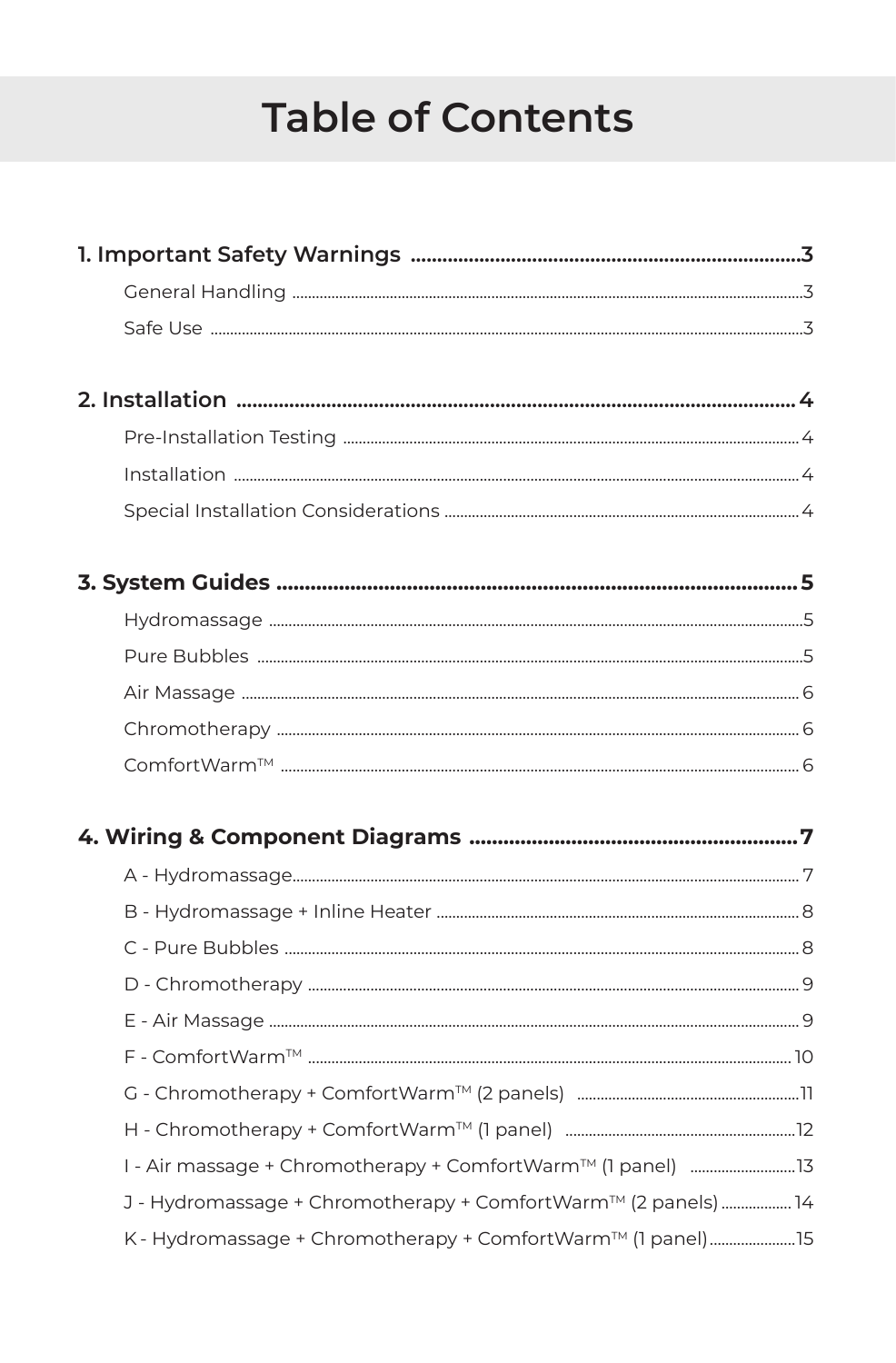# **Important Safety Warnings 1**

This bath was thoroughly inspected and tested prior to packaging and shipping. Please inspect this bath thoroughly for any handling damage prior to installation. Claims for damage must be identified within 48 hours of receipt and need to be directed to the Carrier. If any damage is discovered, all packaging must be retained, kept in good condition, and the bath should not be installed.

### **Handling**

Massage baths have piping, hoses, wires, controls and motors preinstalled at the factory. These components must be handled with care. Do not lift or move the bath using any piping or accessories as this may cause leaks or other damage.

Acrylic products must not be exposed to the elements. Such exposure could cause deformation, warping, or discoloration which is not repairable. We suggest that the bath also be covered after installation to protect from construction site damage and debris.

Do not remove certification stickers from the bathtub until after a final building or plumbing inspection has occurred. Removal of any certification markings can delay plumbing approvals and may lead to other additional costs.

### **Safe Use**

Exercise caution when using a bathtub. Serious Injury or death could result from improper or careless use. Please consider water temperature when filling the bathtub as water that is too hot can cause burns and may lead to medical distress. Do not use while intoxicated or incapacitated by drugs or alcohol. Do not use electrical appliances while in the bath. Do not leave children unattended in or near a bathtub containing water. Do not operate the bath if the hydromassage suction cover has been removed.

 The bath must be installed in accordance with local and national building, plumbing, and electrical codes.

| <b>ACCESSORY</b>               | VOLTAGE          | <b>AMPERAGE</b> | <b>GFCI</b> |
|--------------------------------|------------------|-----------------|-------------|
| Chromatherapy                  | 120 <sub>V</sub> | 1A              | 15A         |
| Blower (Air Jets)              | 120V             | 8A              | 15A         |
| Pure Bubbles                   | 120 <sub>V</sub> | 13.3A           | 15A         |
| Pump (Hydro Massage)           | 120V             | 7.9A            | 15A         |
| In-Line Heater (Hydro Massage) | 120 <sub>V</sub> | 12A             | 15A         |
| 1 Panel ComfortWarm™           | 120 <sub>V</sub> | 1A              | 15A         |
| 2 Panel ComfortWarm™           | <b>120V</b>      | 1A              | 15A         |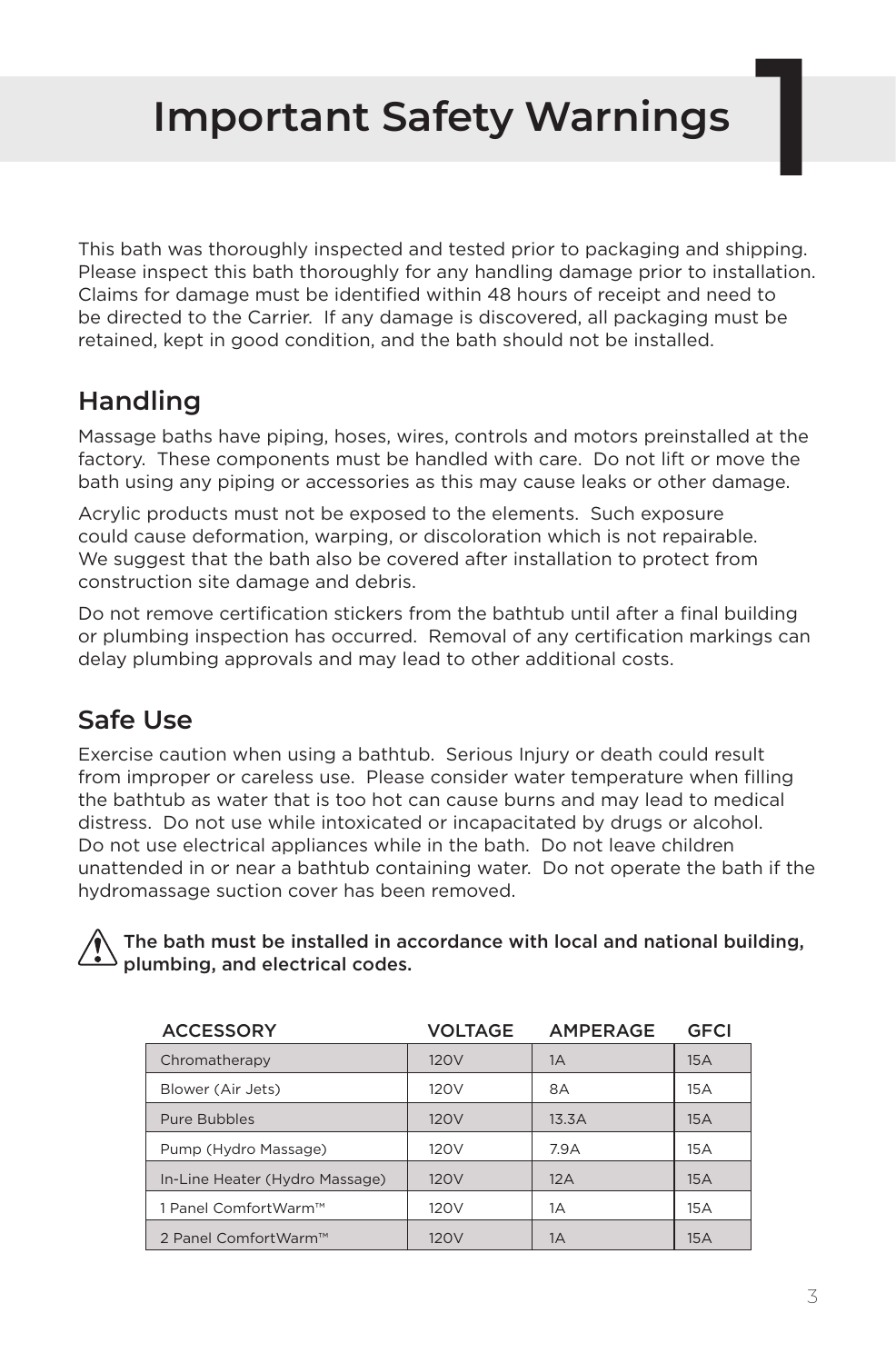

#### **Pre-Installation Testing**

Prior to final installation of the bathtub, we recommend water testing the bath. While your bath was thoroughly tested at the factory, final water testing on-site will ensure no leaks have developed during transit or handling.

- **1.** Place the bathtub in an area with adequate drainage and ensure the bathtub is level.
- **2.** Clean the bathtub thoroughly and inspect for any flaws or damage. Please refer to the care and maintenance manual.
- **3.** Temporarily seal the drain area.
- **4.** Fill the bath with water to at least 2" above the jet line.
- **5.** Connect the bathtub to an electrical source using a GFCI protected circuit.
- **6.** Operate the bathtub for approximately 20 minutes.
- **7.** Inspect for leaks.
- **8.** During this time, make sure to check all systems and controls to ensure trouble free operation.



Should a problem be found, do not install the bath until it is corrected.

#### **Installation**

Follow the steps shown in the bathtub installation manual provided separately. You can also find these instructions on our website.

#### **Special Considerations**

All motors and blowers require adequate airflow to both operate and cool effectively. Do not insulate directly around these units and do not install them in an airtight compartment.

Access must be provided should any motors, blowers, and control boxes need servicing. Ensure that a minimum 12" x 12" access point is provided adjacent to these components.



Electrical components must be connected in accordance with local and national electrical codes, and each component must be connected to a GFCI protected circuit.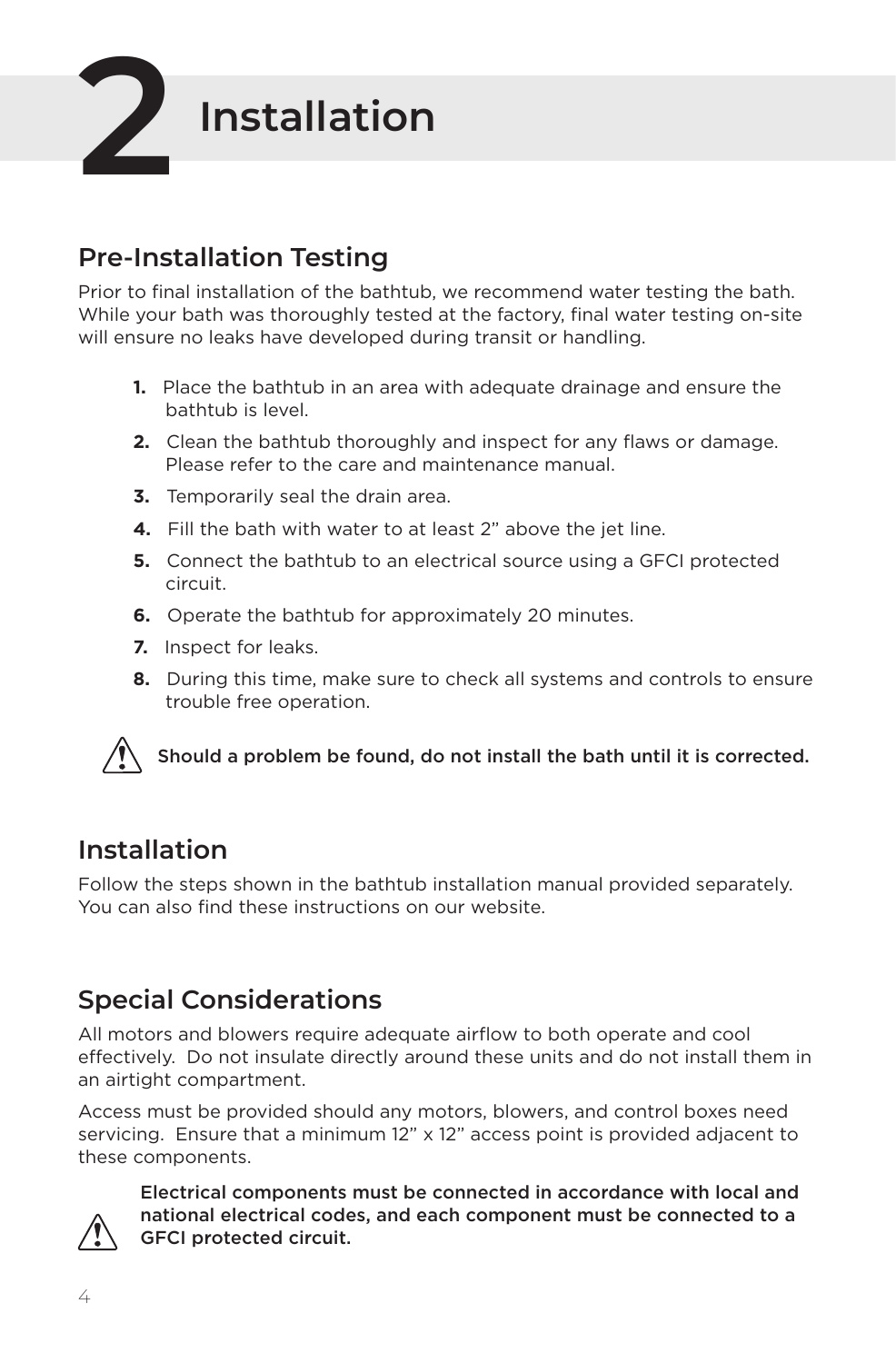# **System Guides**

#### **Hydromassage**

Water jet-based systems use a motor and impeller to recirculate bath water through a series of massage jets.

#### **Components**

**Push Button Control** This pneumatic push button uses air pressure to activate the pump. Pushing once will turn the pump on, and a second push turns it off.

**Air Control Dial** Hydromassage systems vary the intensity of the massage by introducing air into the jet body. Turning the dial counterclockwise increases the air flow and the strength of the massage action. Turning the dial clockwise reduces it.

**Suction** At the low point of the massage system is a suction port covered with a protective trim. Do not block this port while the system is running as it will damage the motor. It is unsafe to operate the system without this cover in place.

**Jets** Jet ports each contain a directional ball that can be moved to guide the water flow. The directional ball can be moved by lightly pushing and rotating at its centre.



Jetted systems require regular cleaning regardless of whether they are used or not. The pipes automatically fill and drain whenever the bath is used.

#### **ComfortWarmTM**

This system features one or more radiant heating pads installed onto the backside of the bath's backrest. This system operate through a single push button pad.

Pushing the button once will turn the system on a high heat setting. Pushing the button a second and third time will cycle the system to medium then low heat settings. The fourth push will turn the system off.

The system will automatically turn off after 30 minutes of continuous use.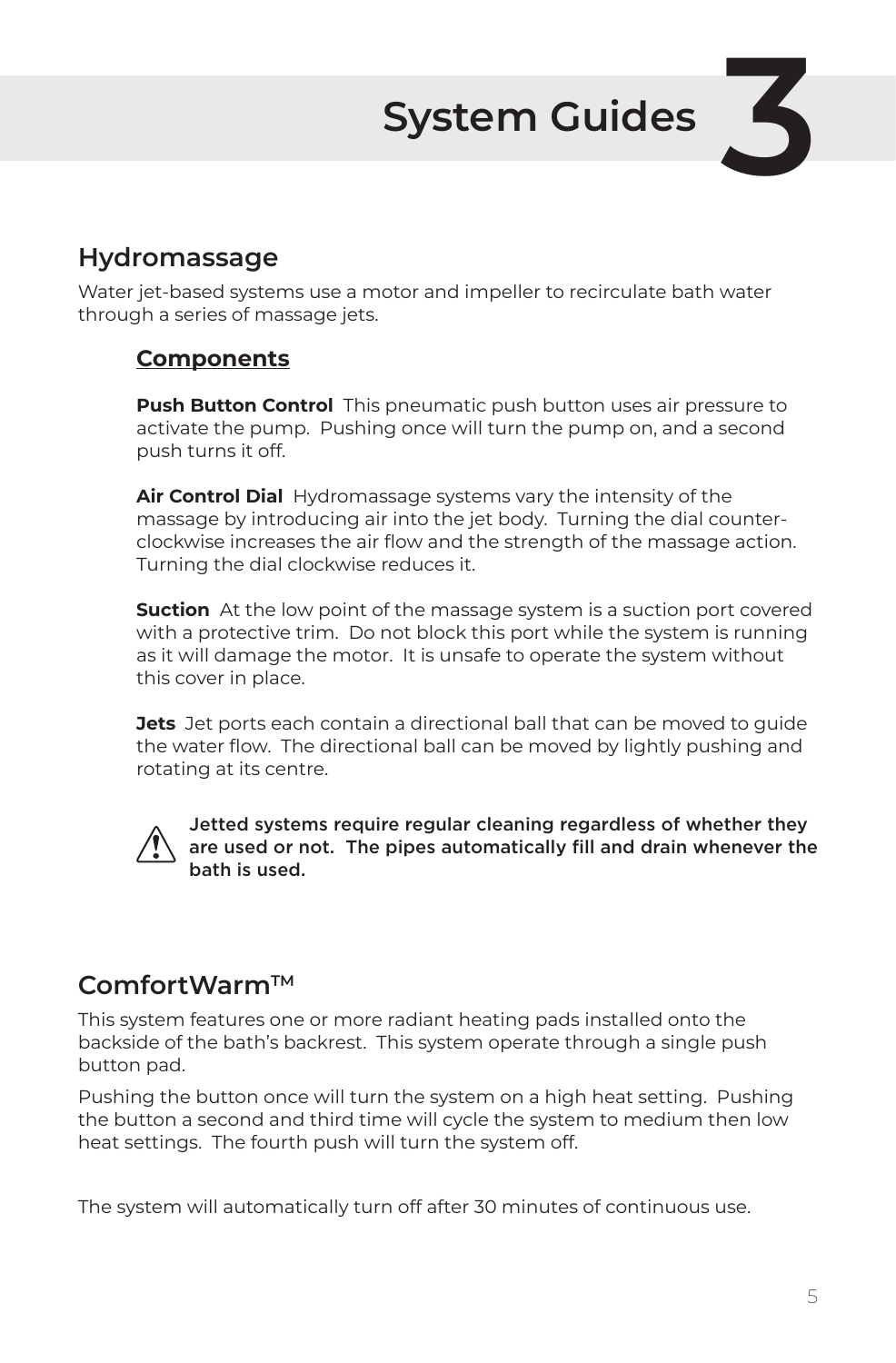#### **Pure Bubbles**

This system uses a high pressure pump to inject micro air bubbles into the water column.

#### **Components**

**Touch Pad Control** This is an electronic touch pad that activates the pump. Push once to turn the pump on, and a second push to turn it off.

**Suction** At the low point of the massage system is a suction port covered with a protective trim. Do not block this port while the system is running as it will damage the motor. It is unsafe to operate the system without this cover in place.

**Micro bubble Port** A single outlet into the bathtubs through which a stream of micro-bubble infused water flows.



Jetted systems require regular cleaning regardless of whether they are used or not. The pipes automatically fill and drain whenever the bath is used.

#### **Air Massage**

Air based systems use an air blower to push air through a heating element and then through a series of pipes and jet ports around the perimeter of the bath. These systems have a single electronic touch control pad.

On the control pad there are buttons for on / off and arrows to either increase or decrease the air volume. A final button will engage a variable flow pattern which gradually increases then decreases air flow.

**All systems are preprogrammed with an auto-purge cycle. This will turn the system on for a 1-minute cleaning cycle approximately 20 minutes after the system's last use.**



### **Chromotherapy**

All light systems utilize wide spectrum, high brightness LED lights mounted below the water line. The LED lights produce 7 pure colours and up to 21 blended colours. The system is operated through an electronic touch control pad.

On the control pad there are buttons for on / off and arrows to cycle through the 7 pure colours. The final button will start or pause a slow cycle between the 7 colours and produce blended colours.

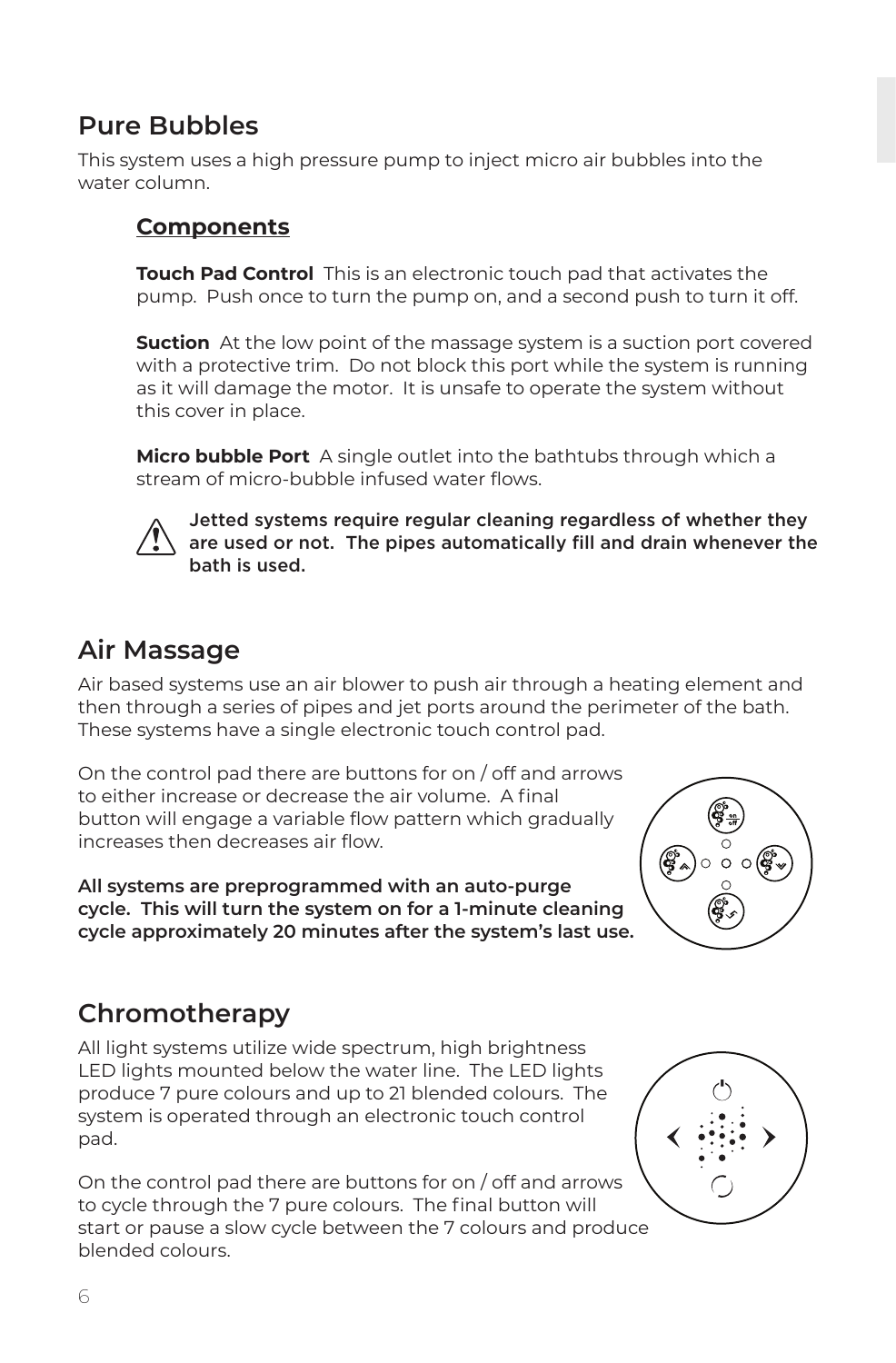Wiring & Component Diagrams

## **A: Hydromassage**

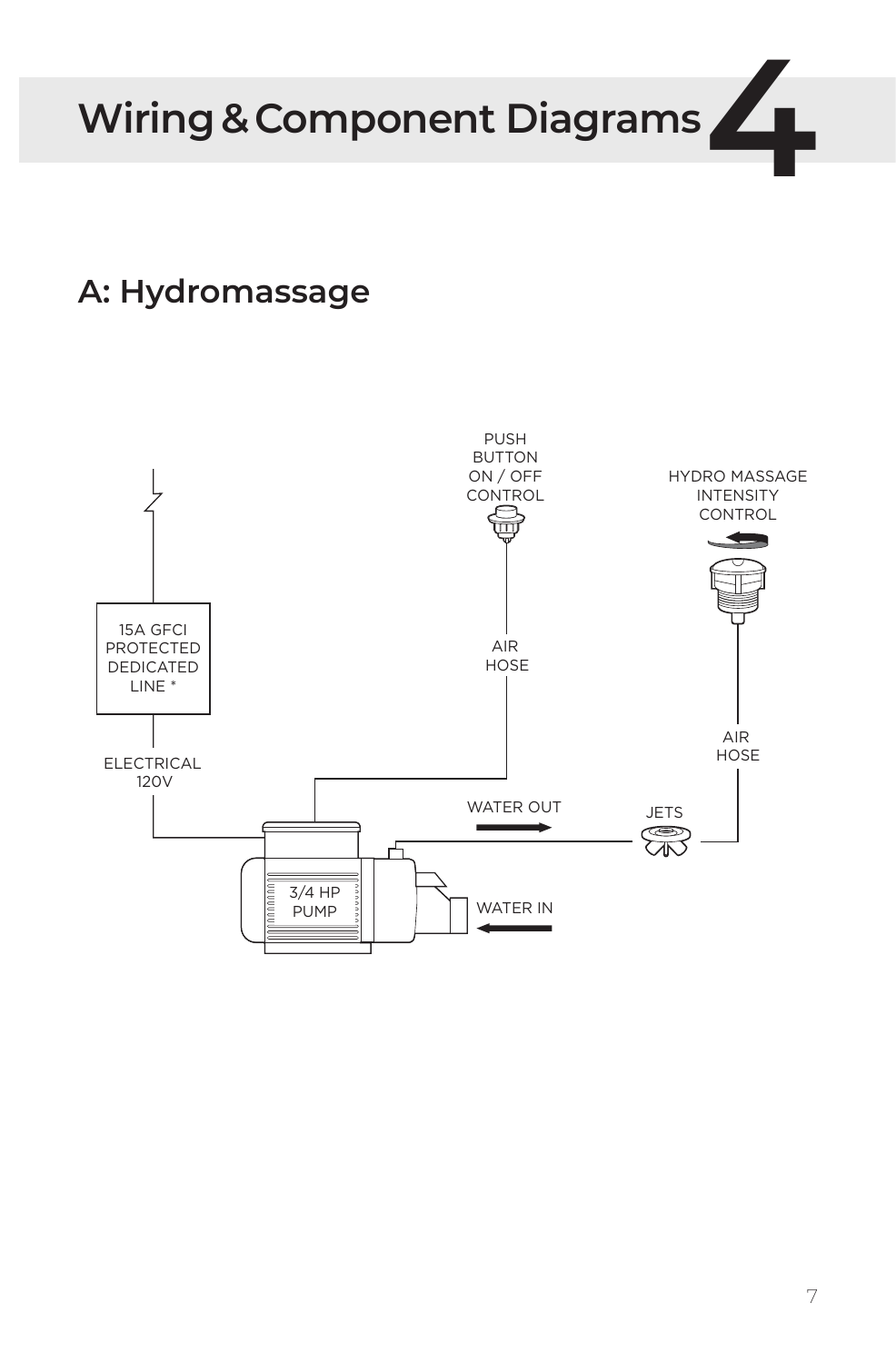## **B: Hydromassage + Inline Heater**

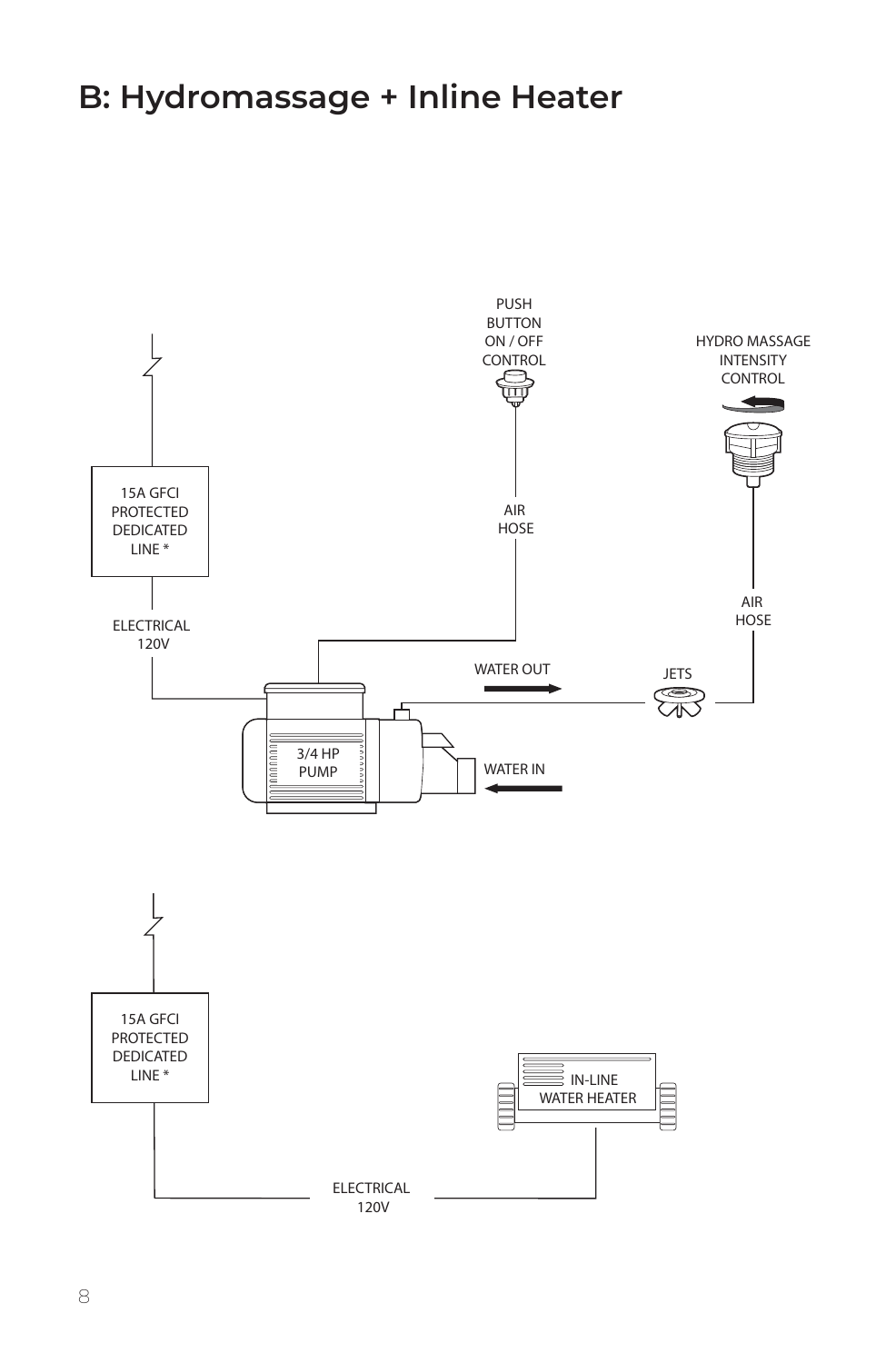## **C: Pure Bubbles**



## **D: Chromotherapy**

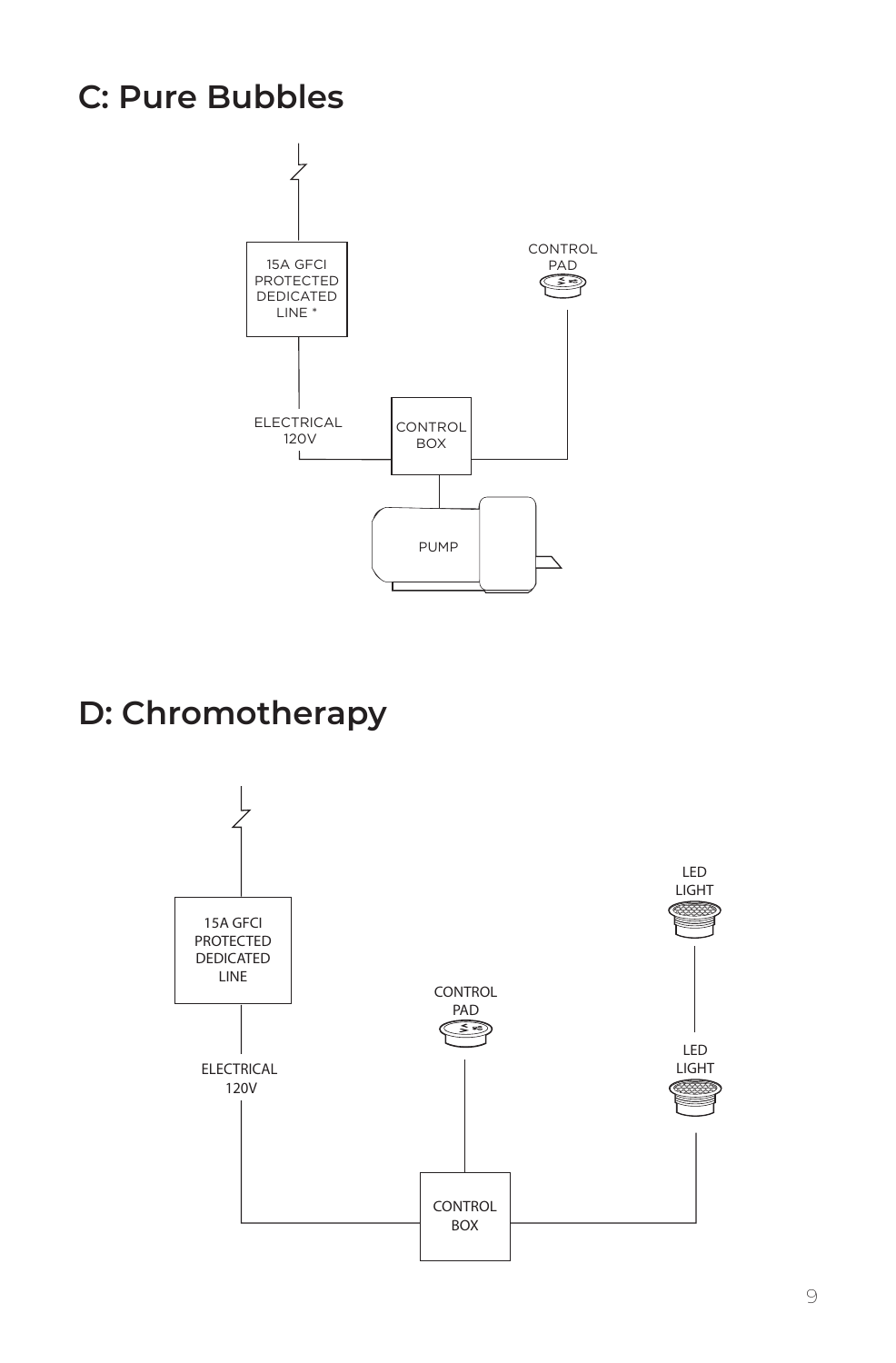## **E: Air Massage**



## **F: ComfortWarmTM**

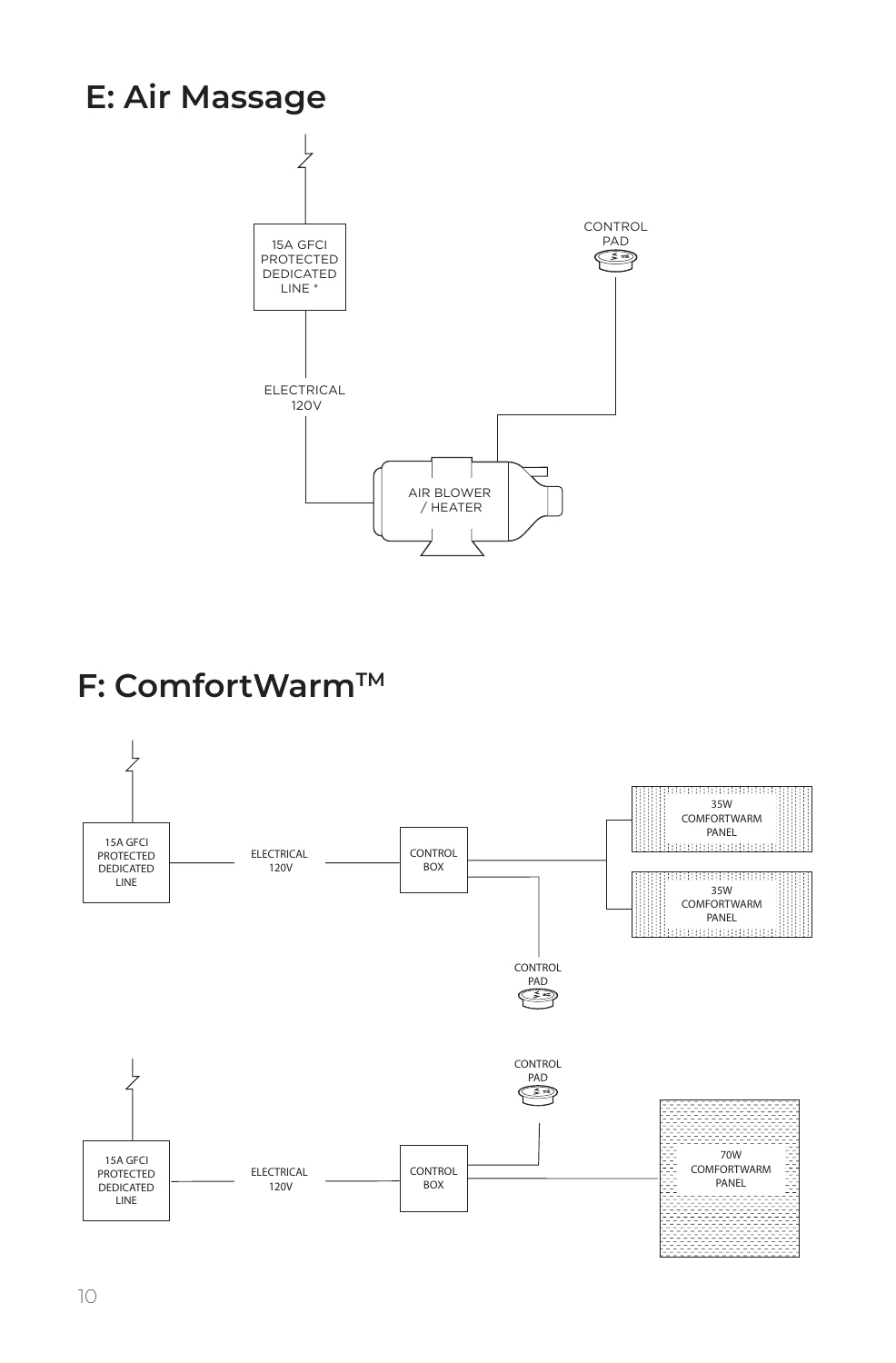## **G: Chromotherapy + ComfortWarmTM (2 panel installation)**

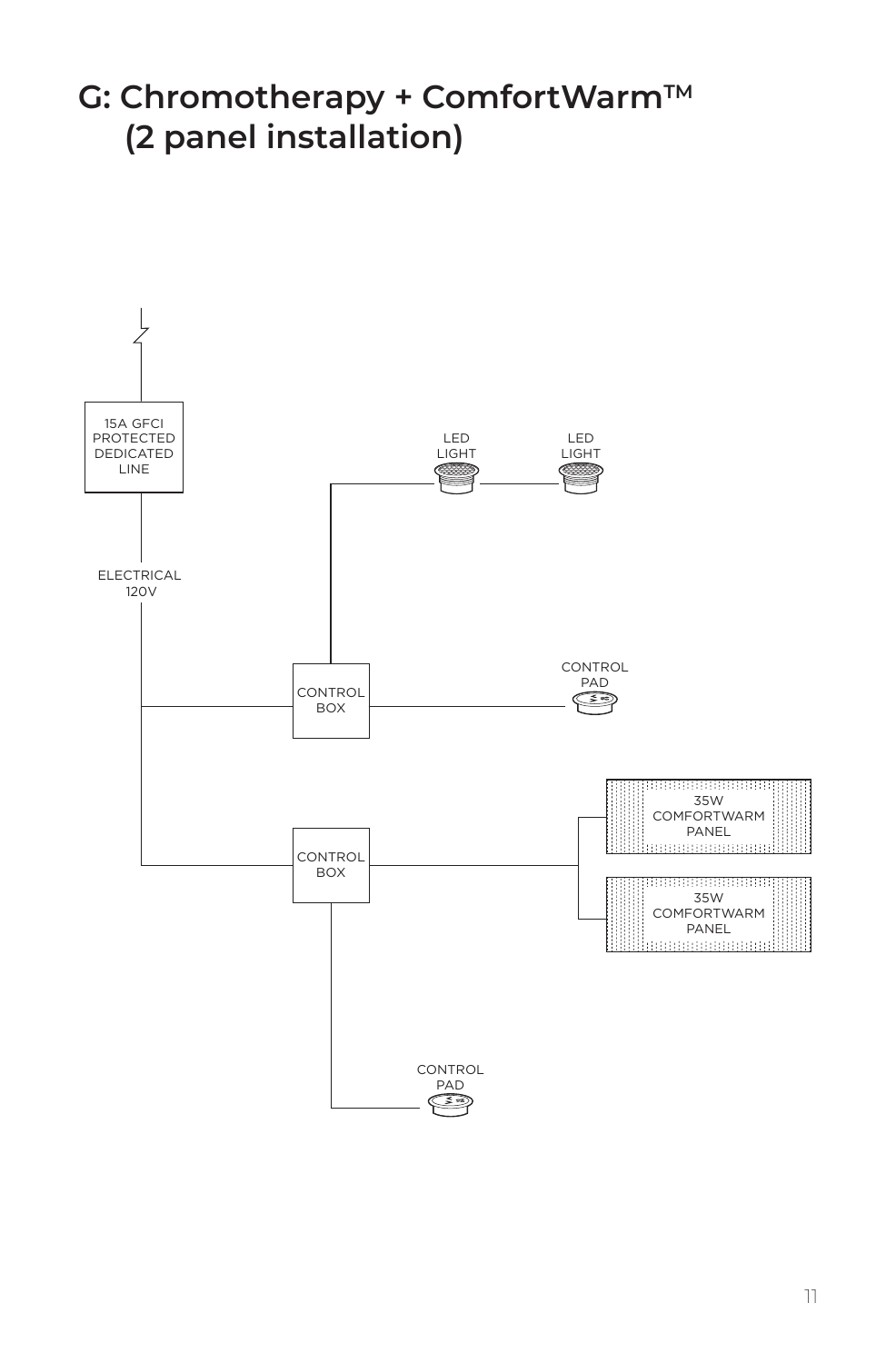## **H: Chromotherapy + ComfortWarmTM (1 panel installation)**

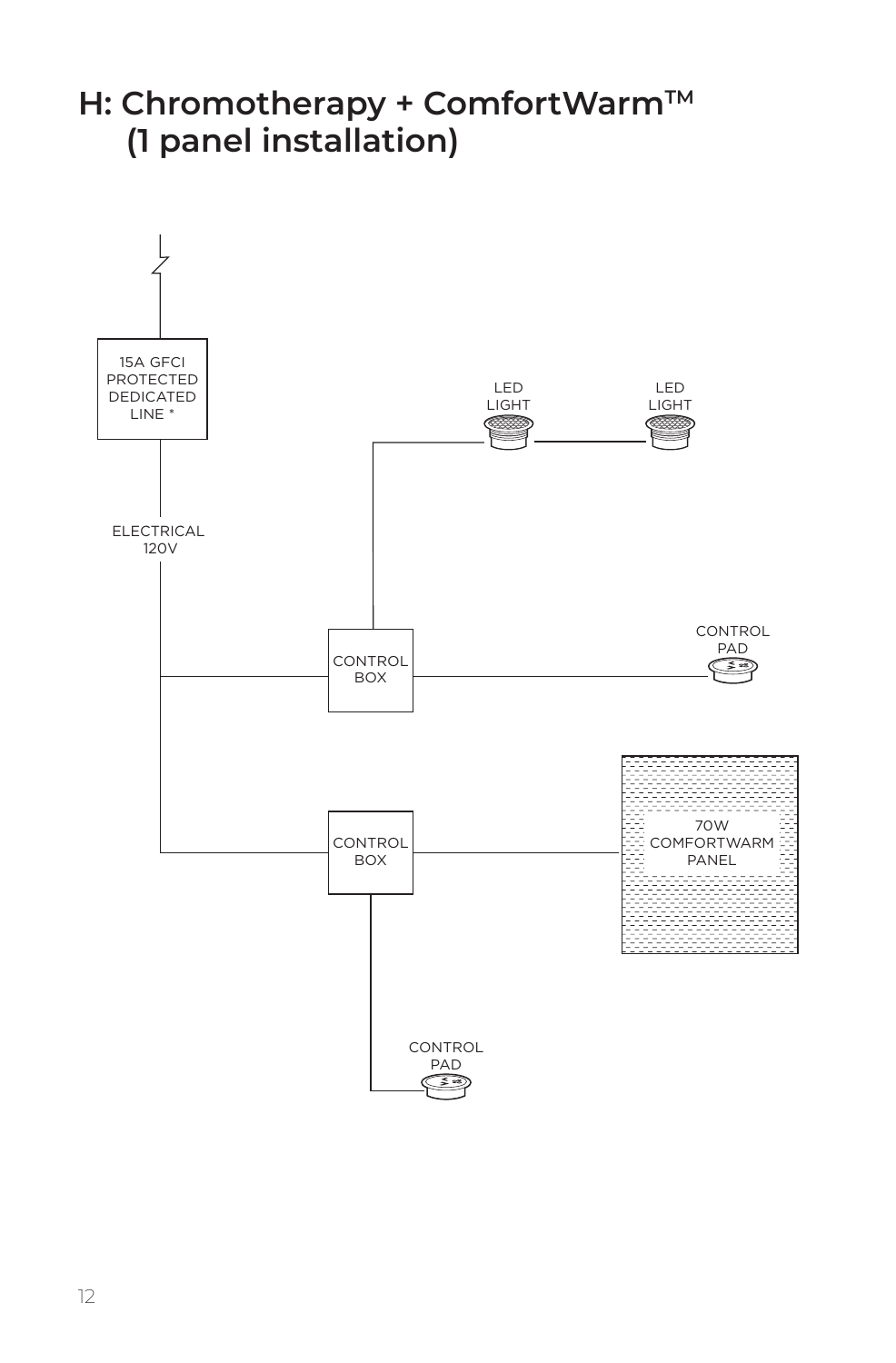### **I: Air Massage + Chromotherapy + ComfortWarmTM (1 panel installation)**

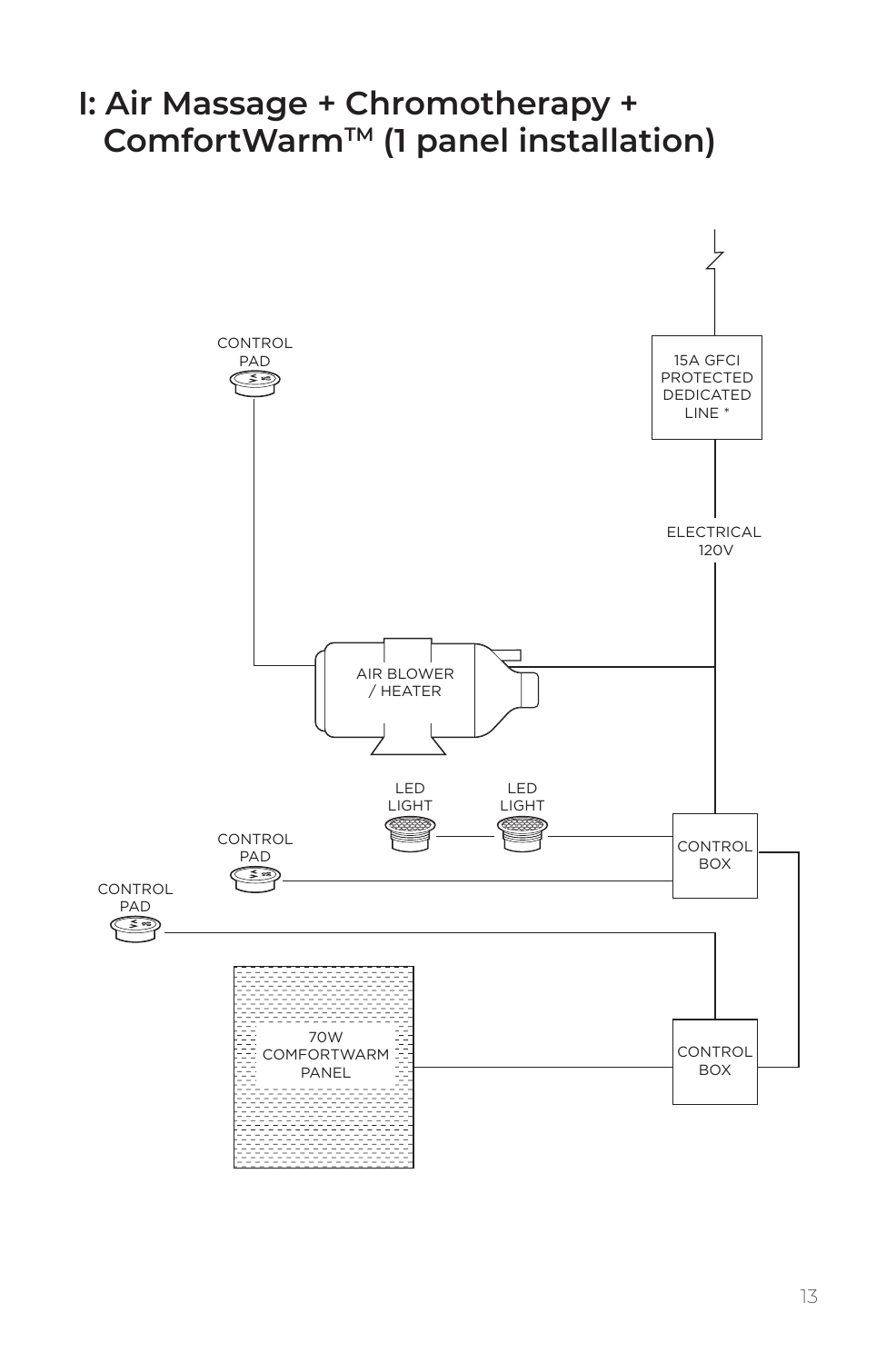## **J: Hydromassage + Chromotherapy + ComfortWarmTM (2 panel installation)**

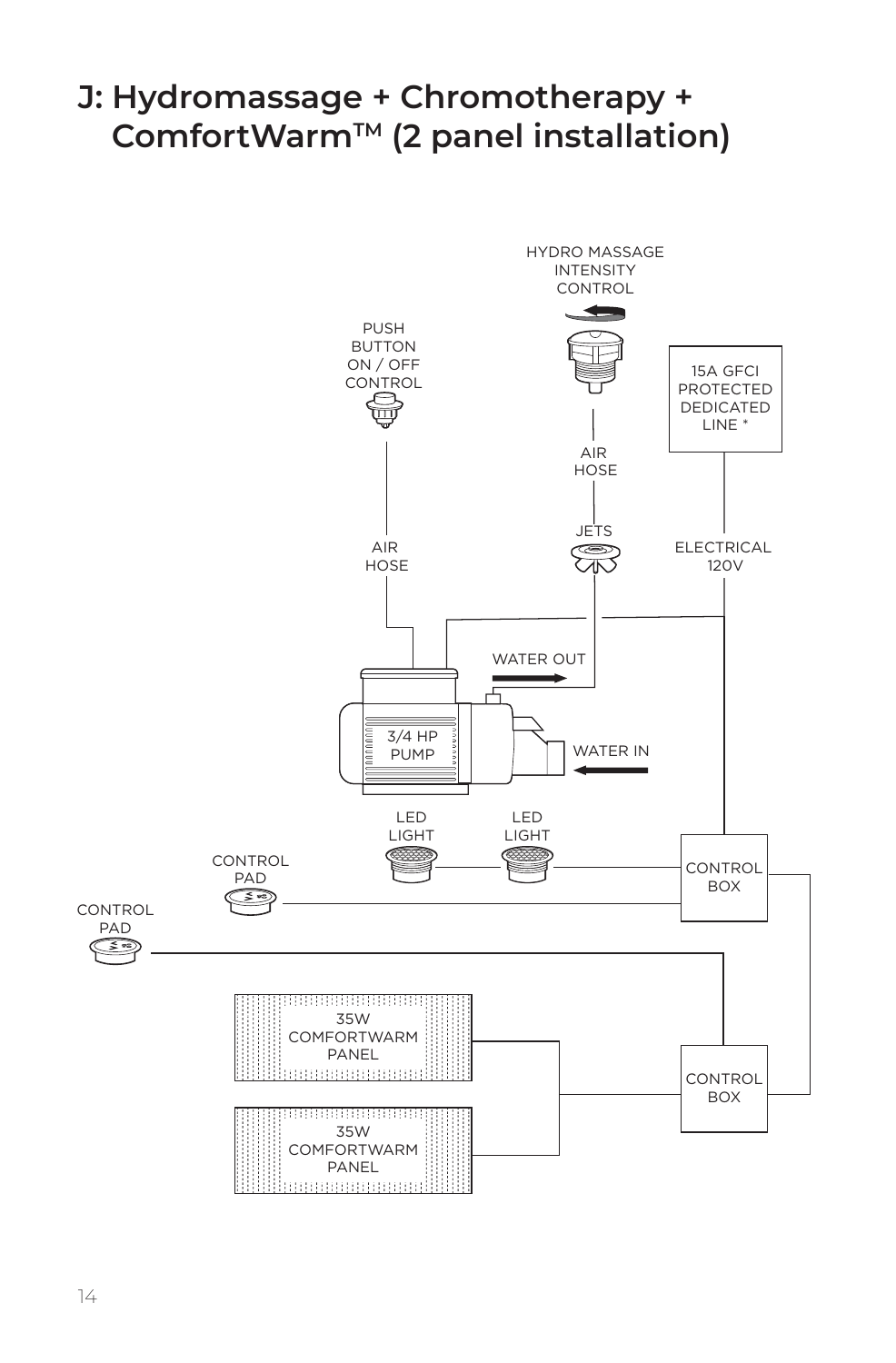## **K: Hydromassage + Chromotherapy +** ComfortWarm<sup>™</sup> (1 panel installation)